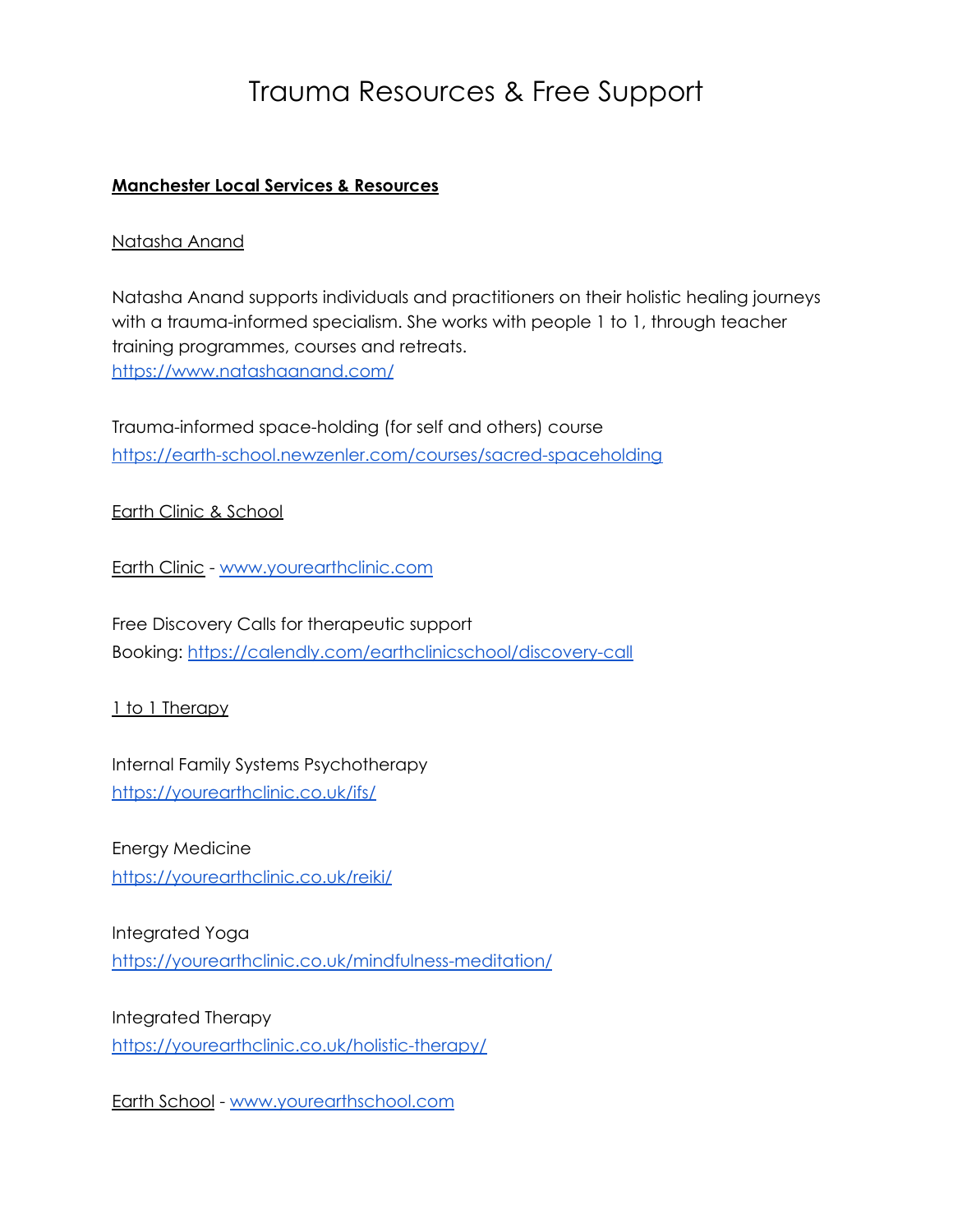Free Evolve Yoga Classes (integrated yoga on Tuesday) <https://calendly.com/earthclinicschool/evolve-yoga>

Introduction To Self-Healing (3 month immersion) [www.earth-school.newzenler.com/courses/intro-to-self-healing](http://www.earth-school.newzenler.com/courses/intro-to-self-healing)

# The Healing Sanctuary

The Healing Sanctuary at Gorton Monastery are currently offering Free Counseling and a Free Listening Service - find out more here [www.themonastery.co.uk/sanctuary-manchester/free-counselling-manchester/](http://www.themonastery.co.uk/sanctuary-manchester/free-counselling-manchester/)

# Other Manchester Based Therapists/ Organisations

We recognise that this is a very challenging time for many of you. For those of you who require 121 or group support at this time, here are some opportunities with us and our partners. Please do not hesitate to get in touch with us (email below) for any support.

# Organisations & Trauma-Informed Practitioners

IFS UK Directory - This is a database of UK based, trained IFS practitioners <https://internalfamilysystemstraining.co.uk/directory/>

The IFS Institute HQ <https://ifs-institute.com/>

Short video - Intro to Internal Family Systems <https://www.youtube.com/watch?v=6X45Y74blSg>

## Gabor Mate

World leading and renowned addiction expert, speaker author Dr. Gabor Maté is sought after for his expertise on trauma theory and practice, addictions, stress and childhood development.

<https://drgabormate.com/>

Understanding Trauma: with Dr. Gabor Mate [https://www.youtube.com/watch?v=SUXVXD4m\\_4o](https://www.youtube.com/watch?v=SUXVXD4m_4o)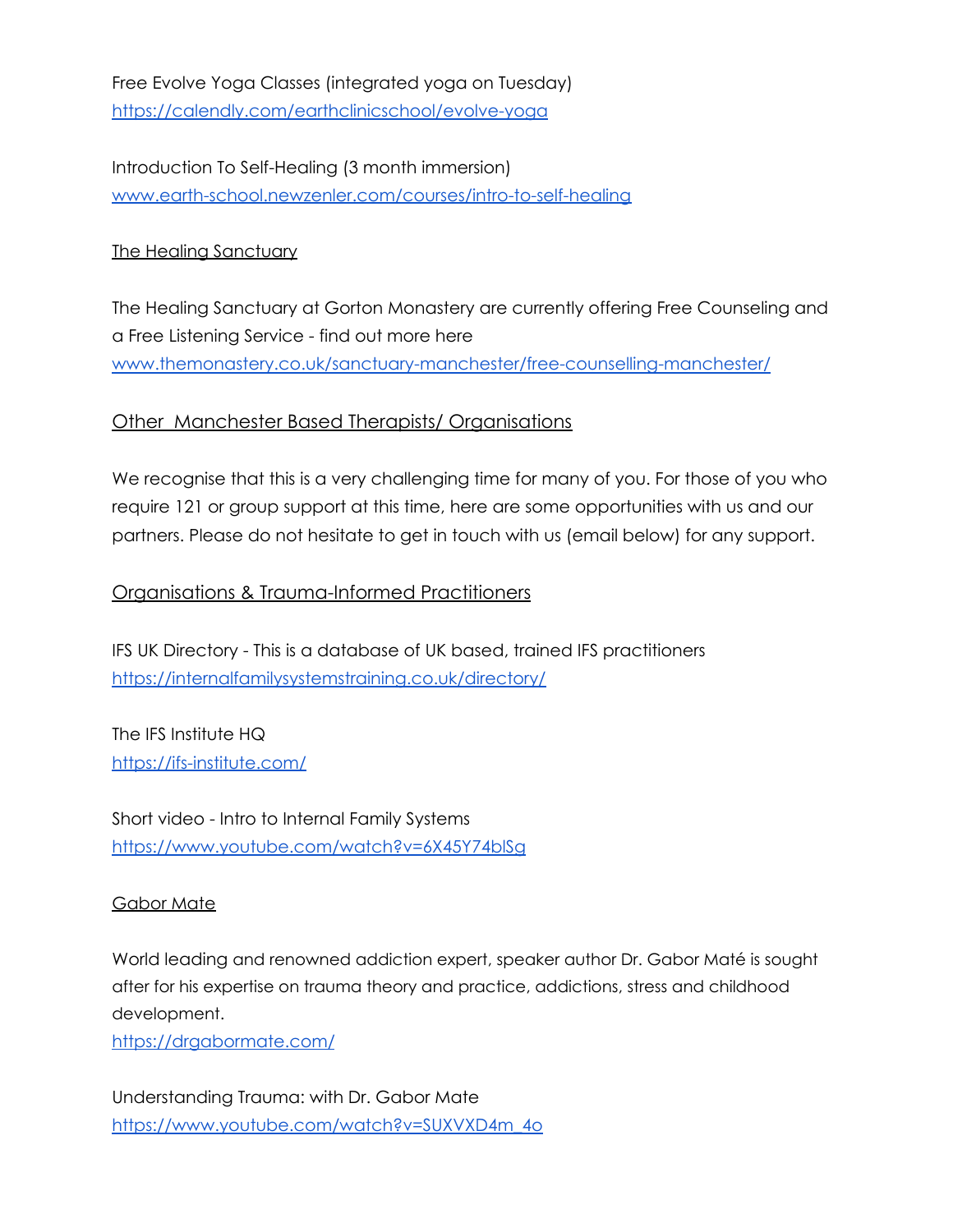Trauma : Gabor Mate <https://www.youtube.com/watch?v=nmJOuTAk09g>

## Peter Levine/ Polyvagal Theory

Peter Levine is a clinical psychologist and an industry leader in studying and treating trauma with over 50 years experience in this area.

## Polyvagal Theory

Polyvagal theory helps us understand that both branches of the vagus nerve calm the body, but they do so in different ways. Shutdown, or freeze-or-faint, occurs through the dorsal branch of the vagus nerve. This reaction can feel like the fatigued muscles and lightheadedness of a bad flu. When the dorsal vagal nerve shuts down the body, it can move us into immobility or dissociation. In addition to affecting the heart and lungs, the dorsal branch affects body functioning.

Healing Pain Through Ployvagal Science - E book ,free download: [https://maggiephillipsphd.com/Polyvagal/EBookHealingTraumaPainThroughPolyvagalS](https://maggiephillipsphd.com/Polyvagal/EBookHealingTraumaPainThroughPolyvagalScience.pdf) [cience.pdf](https://maggiephillipsphd.com/Polyvagal/EBookHealingTraumaPainThroughPolyvagalScience.pdf)

An interview with Peter Levine on trauma: <https://www.psychotherapy.net/interview/interview-peter-levine>

# Strategies For Working With Traumatic Memory:

[https://www.nicabm.com/program/memory-trauma/?network=g&utm\\_source=google](https://www.nicabm.com/program/memory-trauma/?network=g&utm_source=google&utm_medium=cpc&utm_campaign=9977919788&ad_group_id=103297711320&utm_term=peter%20levine&utm_content=570751531088&gclid=CjwKCAiAz--OBhBIEiwAG1rIOusDaEurEKfvVj3CF_Fp58Lm2wHzTzk4GzIj32Sh7NOp5FA3Yo2bThoC2ewQAvD_BwE) [&utm\\_medium=cpc&utm\\_campaign=9977919788&ad\\_group\\_id=103297711320&utm\\_te](https://www.nicabm.com/program/memory-trauma/?network=g&utm_source=google&utm_medium=cpc&utm_campaign=9977919788&ad_group_id=103297711320&utm_term=peter%20levine&utm_content=570751531088&gclid=CjwKCAiAz--OBhBIEiwAG1rIOusDaEurEKfvVj3CF_Fp58Lm2wHzTzk4GzIj32Sh7NOp5FA3Yo2bThoC2ewQAvD_BwE) [rm=peter%20levine&utm\\_content=570751531088&gclid=CjwKCAiAz--OBhBIEiwAG1rIOus](https://www.nicabm.com/program/memory-trauma/?network=g&utm_source=google&utm_medium=cpc&utm_campaign=9977919788&ad_group_id=103297711320&utm_term=peter%20levine&utm_content=570751531088&gclid=CjwKCAiAz--OBhBIEiwAG1rIOusDaEurEKfvVj3CF_Fp58Lm2wHzTzk4GzIj32Sh7NOp5FA3Yo2bThoC2ewQAvD_BwE) [DaEurEKfvVj3CF\\_Fp58Lm2wHzTzk4GzIj32Sh7NOp5FA3Yo2bThoC2ewQAvD\\_BwE](https://www.nicabm.com/program/memory-trauma/?network=g&utm_source=google&utm_medium=cpc&utm_campaign=9977919788&ad_group_id=103297711320&utm_term=peter%20levine&utm_content=570751531088&gclid=CjwKCAiAz--OBhBIEiwAG1rIOusDaEurEKfvVj3CF_Fp58Lm2wHzTzk4GzIj32Sh7NOp5FA3Yo2bThoC2ewQAvD_BwE)

# Polyvagal Theory & Yoga : Healing through Embodiment :

[https://welldoing.org/article/polyvagal-theory-dissociation-yoga-healing-trauma-throug](https://welldoing.org/article/polyvagal-theory-dissociation-yoga-healing-trauma-through-embodiment) [h-embodiment](https://welldoing.org/article/polyvagal-theory-dissociation-yoga-healing-trauma-through-embodiment)

## Stephen Porges

Is the founding director of The Traumatic Stress Research Consortium as well as being a University Professor of Psychiatry. He is also an acclaimed author in many publications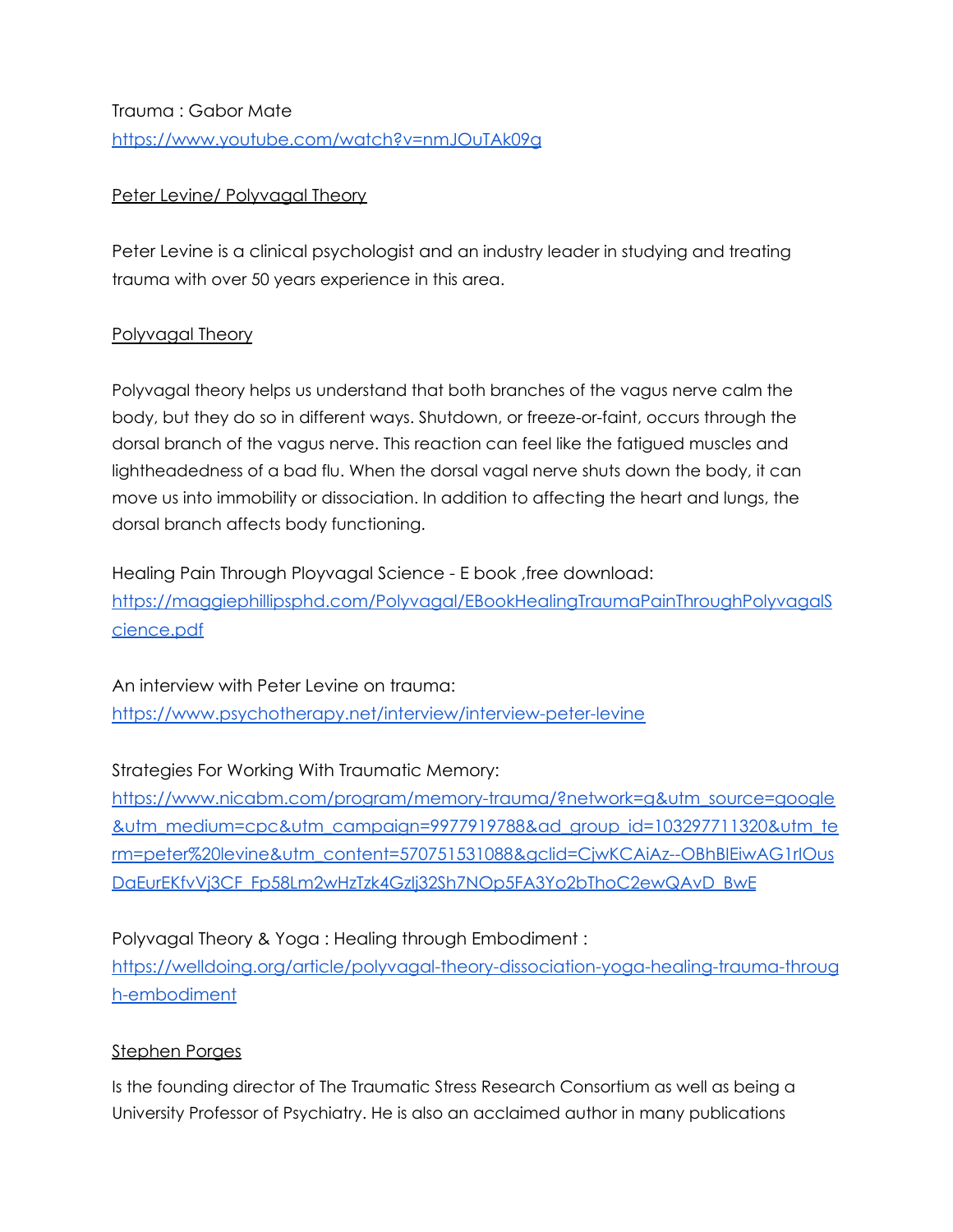relating to the Polyvagal Theory, trauma, Behavioral neuroscience, Developmental Psychophysiology and The Autonomic Nervous System. <https://www.stephenporges.com/>

<https://www.youtube.com/watch?v=MKkDAOW2yd4>

# Deb Dana

Deb Dana is a clinician, consultant and author specializing in complex trauma. Her work is focused on using the lens of Polyvagal Theory to understand and resolve the impact of trauma in our lives.

<https://www.rhythmofregulation.com/>

Podcast interview : Befriending Your Nervous System <https://resources.soundstrue.com/podcast/deb-dana-befriending-your-nervous-system/>

# Ruth Culver

Ruth Culver is a highly trained therapist including as an IFS Somatic Psychotherapist and Integrative Hypnotherapist with nearly 20 years professional experience in this field who helps adults and teens recover from anxiety, stress, phobias, insomnia, unwanted habits, pain and trauma.

<https://calmheart.co.uk/>

Survive /thrive spiral infographic: <http://calmheart.co.uk/resources/>

Ruth Culver - IFS & Polyvagal Theory interview: <https://youtu.be/dwJahOkuahc>

Impacts Of Trauma Chart: <http://www.calmheart.co.uk/wp-content/uploads/2016/03/The-Impacts-of-Trauma.pdf>

Trauma Informed Care Chart: <http://www.calmheart.co.uk/wp-content/uploads/2016/03/Trauma-Informed-Care.pdf>

# Tara Brach

Tara Brach is a Clinical Psychologist, author and teacher of meditation, trauma healing, emotional healing and spiritual awakening.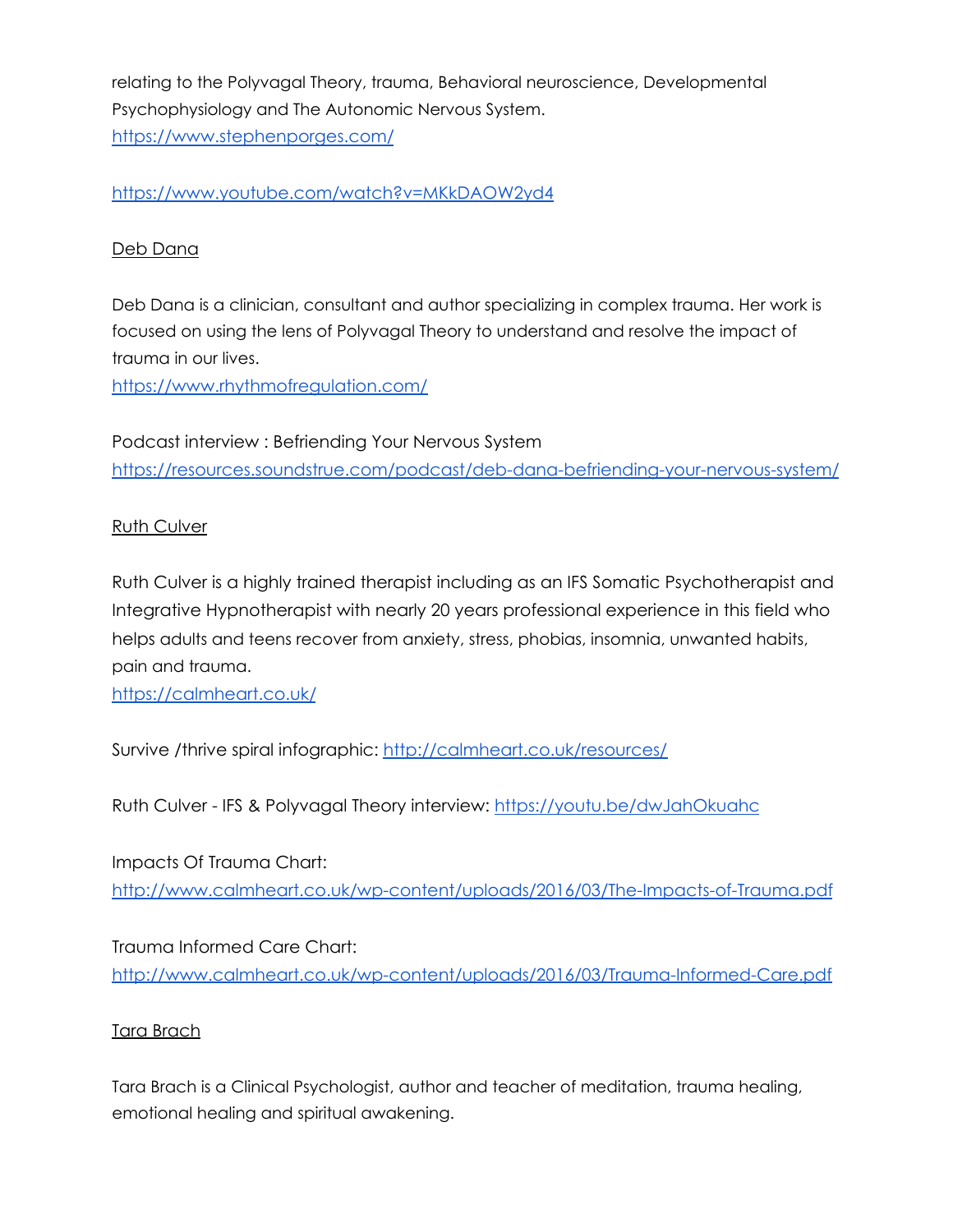RAIN - Practicing self compassion:

<https://www.tarabrach.com/rain-practice-radical-compassion/>

Tara Brach - Working with fear and trauma: <https://www.tarabrach.com/fear/>

Tara Brach - Strategies for working with trauma and strong fear: <https://www.tarabrach.com/working-with-fear/>

## Suggested Reading

The Body Keeps The Score - Bessel Van Der Kolk No Bad Parts - Richard Schwartz When The Body Says No - Gabor Mate Waking The Tiger - Peter Levine In An Unspoken Voice - Peter Levine The Polyvagal Theory In Therapy - Deb Dana It Didn't Start With You - Mark Wolynn Healing the Fragmented Selves of Trauma Survivors: Overcoming Internal Self-Alienation - Jenina Fisher

## **Suggested Online Articles**

[https://www.healthline.com/health/mental-health/routes-of-safety-model#What-are-th](https://www.healthline.com/health/mental-health/routes-of-safety-model#What-are-the-Routes-of-Safety,-and-how-can-they-aid-relationships) [e-Routes-of-Safety,-and-how-can-they-aid-relationships](https://www.healthline.com/health/mental-health/routes-of-safety-model#What-are-the-Routes-of-Safety,-and-how-can-they-aid-relationships)?

## Suggested Podcasts

Richard Schwartz - Finding Inner Peace for Our Many Parts <https://tim.blog/2021/01/14/richard-schwartz-internal-family-systems/>

Polyvagal Theory & How Trauma Affects The Body <https://www.youtube.com/watch?v=iAqiiOy4IyQ>

TED Talk: Healing Trauma Letting The Body Inform The Mind (Shauna Quigley) <https://www.youtube.com/watch?v=OB7BN2DIV7w>

Gabor Mate, Richard Schwarts and Marc Lewis: Rethinking Addiction